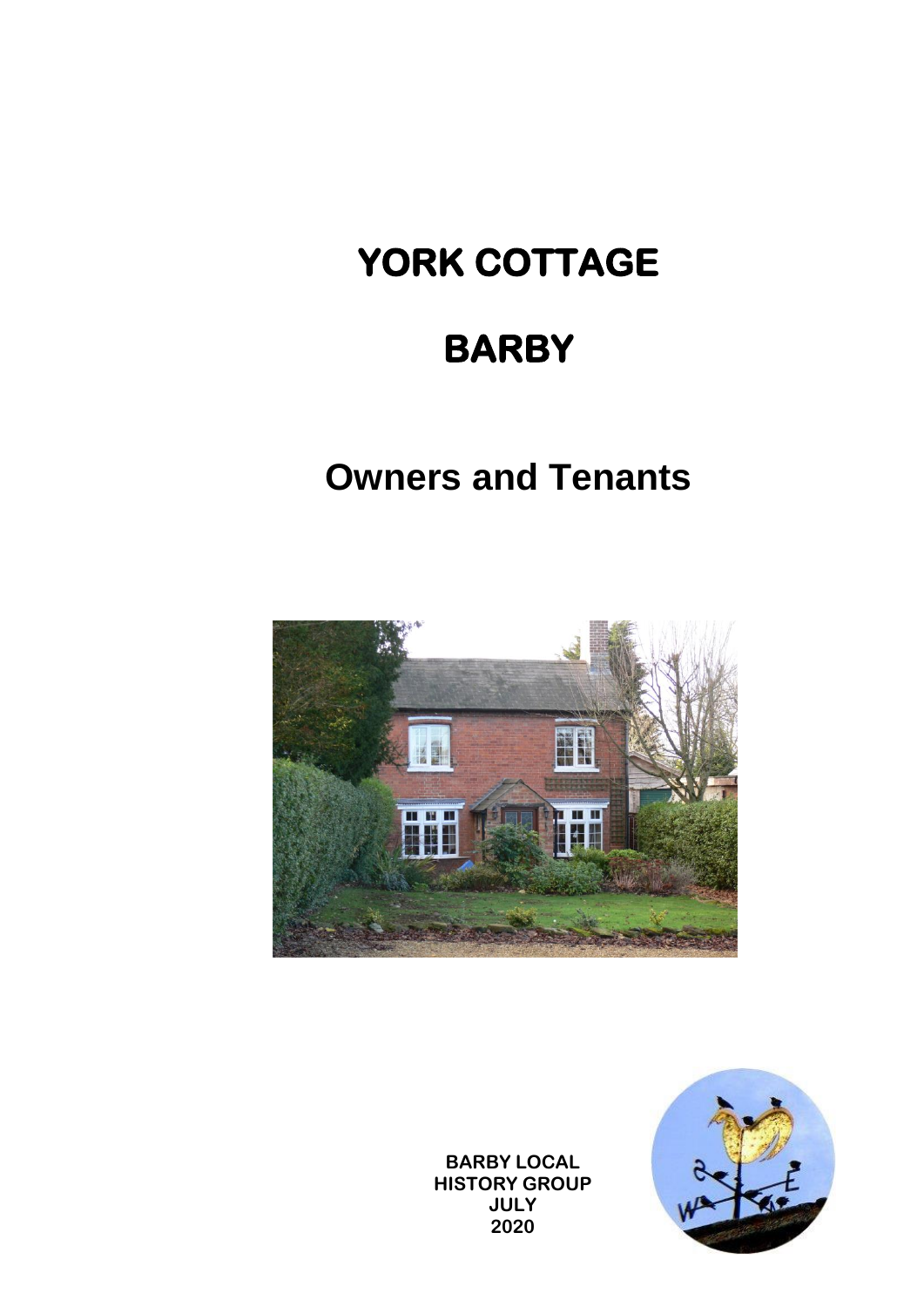# **INTRODUCTION**

York Cottage faces East on Rugby Road. It lies between Westfield House and The Firs (also known as Fir Tree House), opposite The Green.

This brief overview of the ownership and occupation of York Cottage is based mainly on the Deeds of the Cottage, which consist of 22 (mostly numbered) sets of documents. They are listed in an appendix and referenced in footnotes by their numbers.

Other sources include:

Barby Parish Registers, held at Northamptonshire County Record Office (NRO);

national censuses from 1841 to 1911 inclusive, available at NRO and online; and

documents held in The National Archives (TNA).

Copies of most of the data and documents are held by Barby Local History Group (Barby LHG). Photographs are also from Barby LHG archives.

None of the register and census data has been referenced in footnotes.



Left to right: Westfield House, York Cottage, Fir Tree House, Ivy House Farm In the early 1960s

Cover photo taken in 2012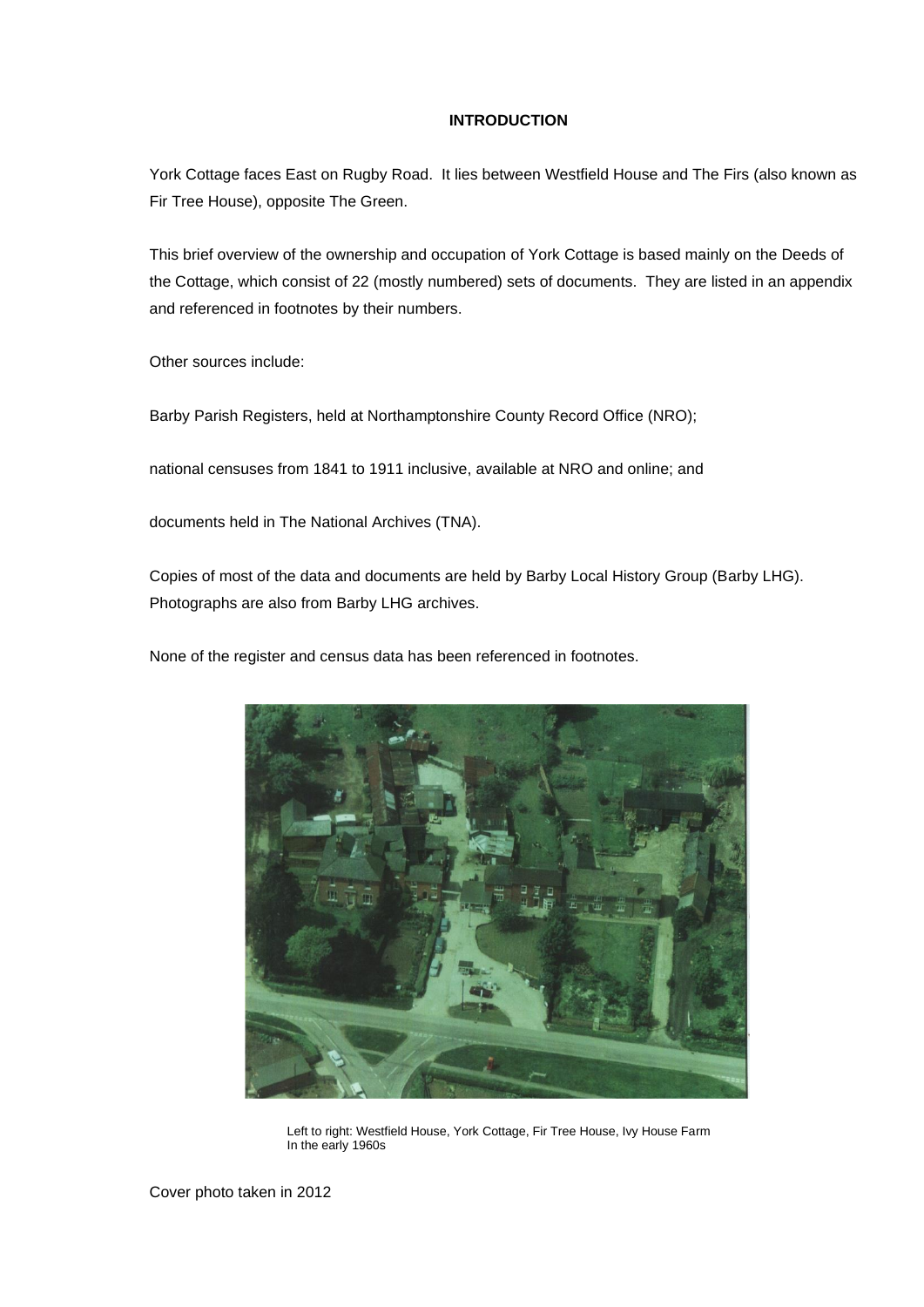# **OWNERS & TENANTS**

The earliest known occupant of the site of York Cottage was **GILES KILWORTH**, who was in residence when the Enclosure map of 1778 was drawn up. The map shows Giles owned the cottage and Fir Tree House. He was allocated about 15 acres: the paddock behind the two houses, together with the Lshaped field beyond which retains its shape to this day. He is recorded in 1777 as having been paid for land acquired by the Oxford Canal Company, which implies his original holdings included land at Onley. He still owned land in 1798.<sup>1</sup>

Giles first appears in Barby registers as the husband of Judith and father of Ann (born 1759), Elizabeth (born 1762) and Mary (born 1765). The three daughters married, in order of age, into the Clarke, Hall and Harris families in 1786, 1791, 1793 respectively. Judith died in 1800, aged 64; Giles survived her, until 1805.

In his will, Giles left his 'messuage wherein I dwell at Barby with garden, orchard, homestead' etc to his daughter **ELIZABETH HALL**. The will also refers to granddaughters Ann Kilworth (which suggests he had a son) and Elizabeth Hall.<sup>2</sup>

By 1840, when the Oakley survey of property ownership was carried out, both the Cottage and Fir Tree House were owned by **MARMADUKE DUFFKIN**. The tenant, **WILLIAM BUTLER**, farmed 54 acres: 28 acres owned by Duffkin, 18 acres owned by William Richardson (which included land at Brackendale House in Kilsby Road) and 8 acres at Crow Furlong, belonging to Barby Friendly Society.

Duffkin (1807-1869) was born and died in Leicester. At the 1861 census he had been described as an unmarried 'gentleman', living with his sister Elizabeth and her family in Leicestershire. He was previously recorded as living with his mother Mary (in 1841), also in Leicestershire; but in 1851 he was a 'proprietor of houses' in Lincolnshire. It would appear that he had either sold or passed on his property before his death, since his effects were valued at less than £20 in 1869.

**RICHARD PITTOM** (1798-1869), Farmer & Grazier, owned York Cottage when he made his will on 24 July 1869. He was also the owner of the original Westfield House, Fir Tree House, Holme Farm (where he lived), and 280 acres of farmland, some of which was in Kilsby. He died on 4 October 1869.<sup>3</sup>

Pittom had purchased some of his land from **JEREMIAH DUFFKIN**, Marmaduke's father, and his trustees. Since one of Jeremiah's children was baptised at St Andrew's, Rugby, in 1806, it is possible that he purchased York Cottage from Elizabeth Hall in that year. When he died in 1824, he described himself as 'of Barby' although he was living in Leamington at the time. His property was not clearly defined but probably included Fir Tree House and York Cottage, because, by the terms of the will, his

<sup>1</sup> NRO, 24P/211 and Map 5082; TNA, RAIL 855/157; TNA, IR 23/63

<sup>2</sup> TNA, PROB 11/1428

<sup>3</sup> NRO, Willl of Richard Pittom, proved 4 April 1870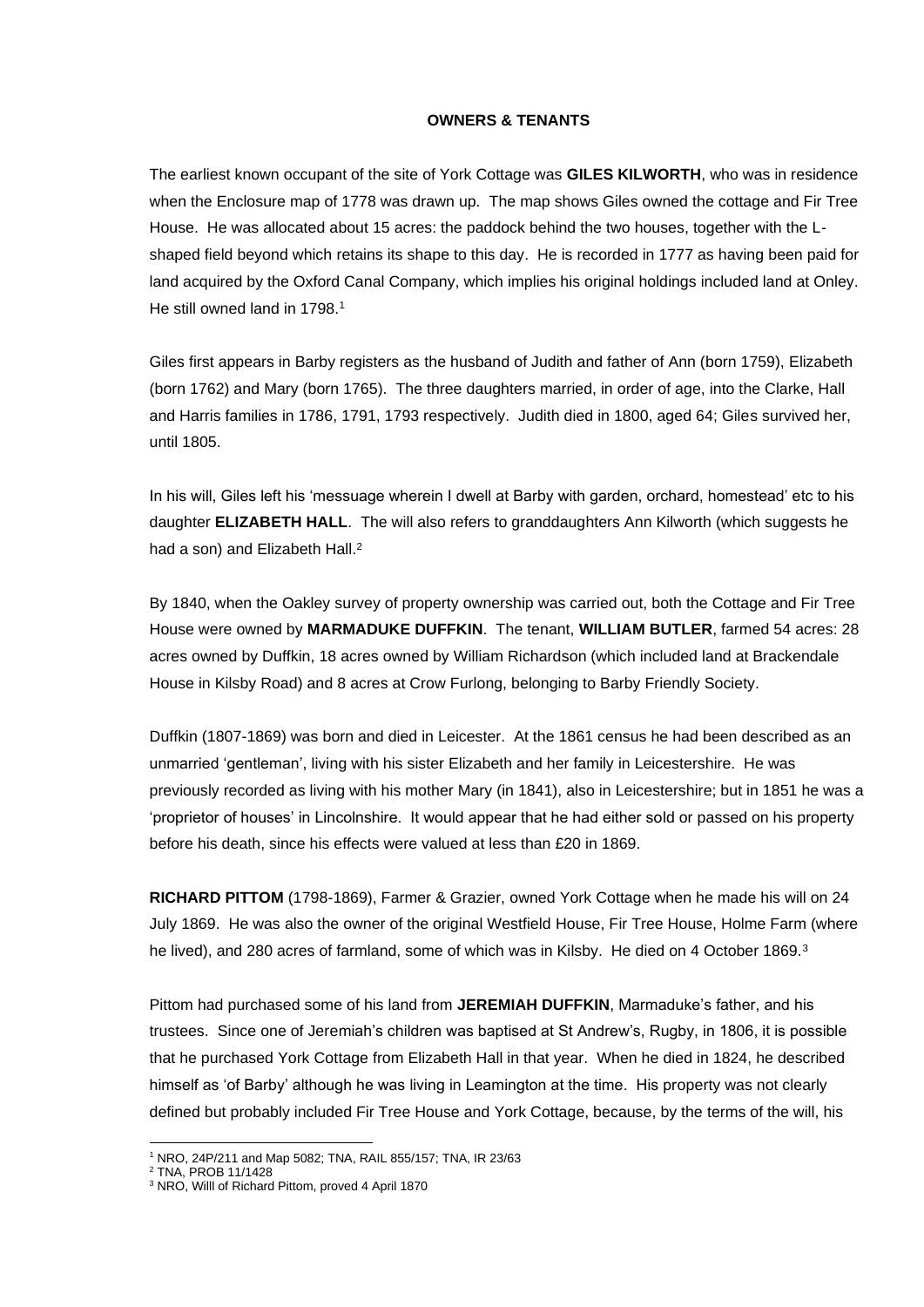son was to have priority as purchaser of any of his property. Butler was described as Jeremiah's 'faithful servant'; he was left £50, consisting of a gift of £10 and a release of a debt of £40.4 It would seem that Pittom acquired the pair of houses between 1840 and 1869, possibly buying York Cottage when Butler died in 1849.

In 1869, York Cottage was bequeathed, together with Fir Tree House, Holme Farm and 116 acres, to Richard Pittom's nephew **RICHARD PITTOM** (1842-1918), the younger son of his late brother John Pittom (1775-1843). The property was described as 'a Cottage & Butchers Shop with the yard garden & appurts'.<sup>5</sup>

Richard (the nephew) married Helen Clarke at the Parish Church in Leamington Spa (then known as Leamington Priors) on 3 March 1864. Their three children, all born in Barby, were: Richard, born on 16 July 1865; Sarah Helen, born on 19 January 1868; and William Clarke, born on 17 December 1876, who died at one day old.<sup>6</sup>

Subsequently the father became known as **RICHARD PITTOM the Elder**, whilst the son became **RICHARD PITTOM the Younger**. 7

The Pittom family did not live in York Cottage during the Nineteenth Century. Their tenants were **JOHN WARREN**, then **JAMES FROST**, then **GEORGE HOPKINS**. 8



John Warren was a butcher, whose son Charles was listed as a butcher at the 1891 census.

Above: George Hopkins and his wife Sarah (née Roddis) with their children (from left to right) Frank, Lottie, Walter George, Harriet and Emily photographed in the 1880s Photo courtesy of Louise Haywood, great-great granddaughter of George

<sup>4</sup> TNA, PROB 11/1691

<sup>5</sup> The elder son was John Richard Pittom (1840-1892), mentioned in Docs 2 and 4; Will of Richard Pittom

<sup>6</sup> Doc 3, p 3

 $7$  Doc 2, p 2

<sup>8</sup> Will of Richard Pittom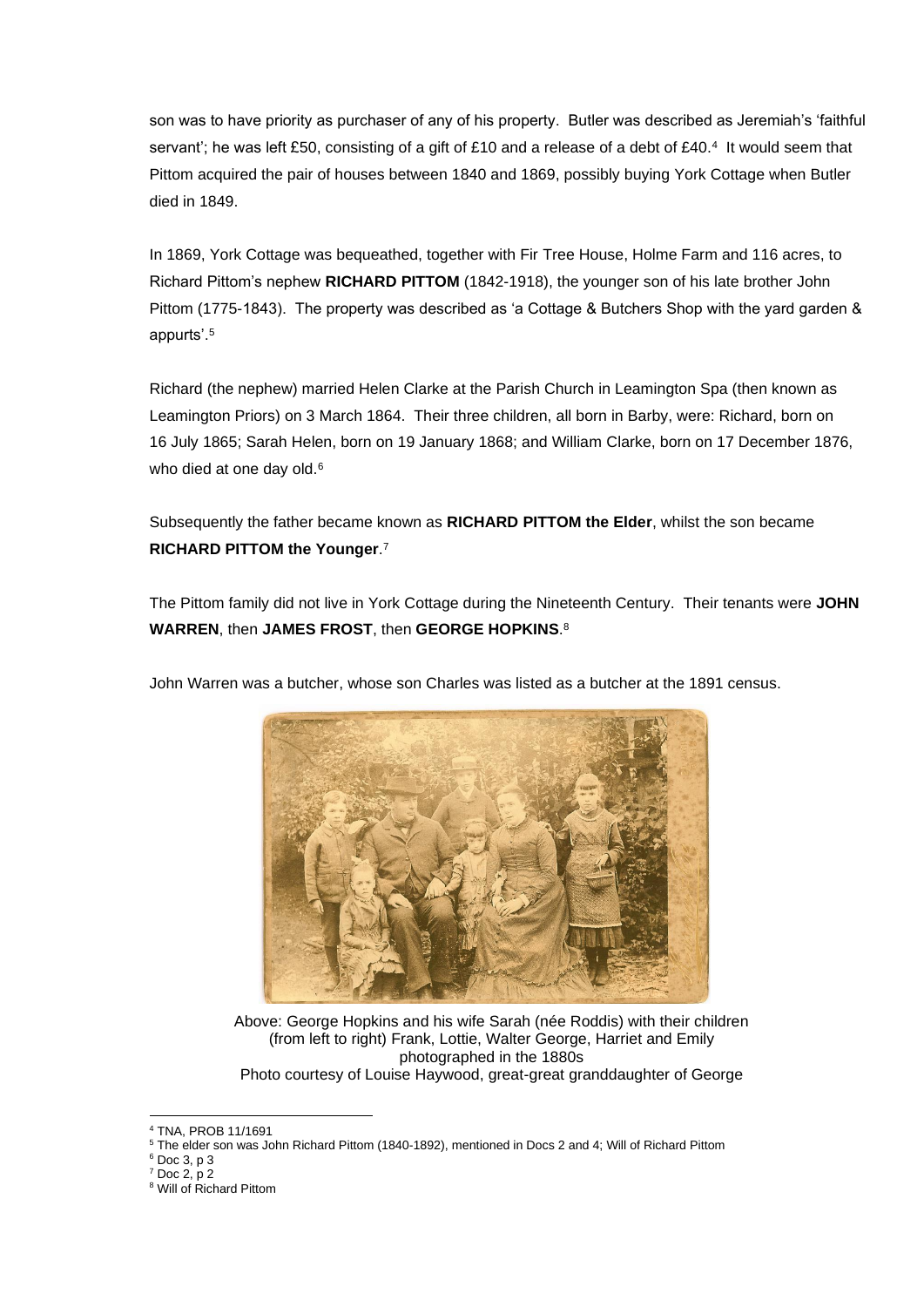George Hopkins was a wheelwright /carpenter who set up a building firm. His son Walter took over the business after his father's death in 1901, and, at the census of that year, Walter and his family were living at The Firs, whilst York Cottage was occupied by the **SARGENT** family of Joseph and Maria, with their four sons James, Arthur, Herbert and Albert, none of whom was a butcher.



As early as 1877 the property was mortgaged, firstly by Richard the Elder to Thomas Pittom (17 February 1876), then to William Ferdinand Wratislaw (16 July 1877) and then by both Richards to John Smith Savage (14 March 1887, 30 January 1888, 10 August 1888). Following Savage's death in 1898 and that of his wife in 1900, further mortgaging took place between the Savages' son and John Warner Crofts and Eleanor Jenaway.<sup>9</sup>

Richard the Elder died a widower on 13 September 1918. His wife Helen had died at Leamington on 13 March 1901. He was said to have remarried in America at an unspecified place and time, but there were no children of this marriage. However, the 1911 census records Richard and his wife Elizabeth as having been married eight years; her birthplace was given as 'The Manor Lee Kent' and they were both aged '67'. Elizabeth died on 2 April 1917.<sup>10</sup> Although both Richard and Elizabeth were said to have died in Rugby, Richard's address being given as 'The Institution, Rugby', they were both buried in Barby. They were living in Barby in 1911 and had occupied York Cottage 'for some years' before 1919.<sup>11</sup>

The 1910 Valuation Survey (carried out in 1914 as a potential tax basis) lists Richard Pittom as the owner, both of The Firs, occupied by W J Bayes, and 'New York Cottage', where he lived. The cottage is described as three up, three down, hovel, stable & traphouse, but building materials are not given.<sup>12</sup>

By the time of Richard's death, his daughter Sarah had already died. She had married George Charles Clarke on 23 June 1891 at St Luke's Church in Cork, Ireland, but died at 22 Ludlow Road, Saltley, on 6 April 1911.<sup>13</sup> At the 1911 census, taken just before her death, George and Sarah were living with

- $10$  Doc 3, p 3
- $11$  Doc 4, p 9

<sup>9</sup> Doc 2, pp 2-6

<sup>12</sup> TNA, IR58/59150-52, IR126/5/125 & IR126/5/191

<sup>13</sup> Doc 1, p 1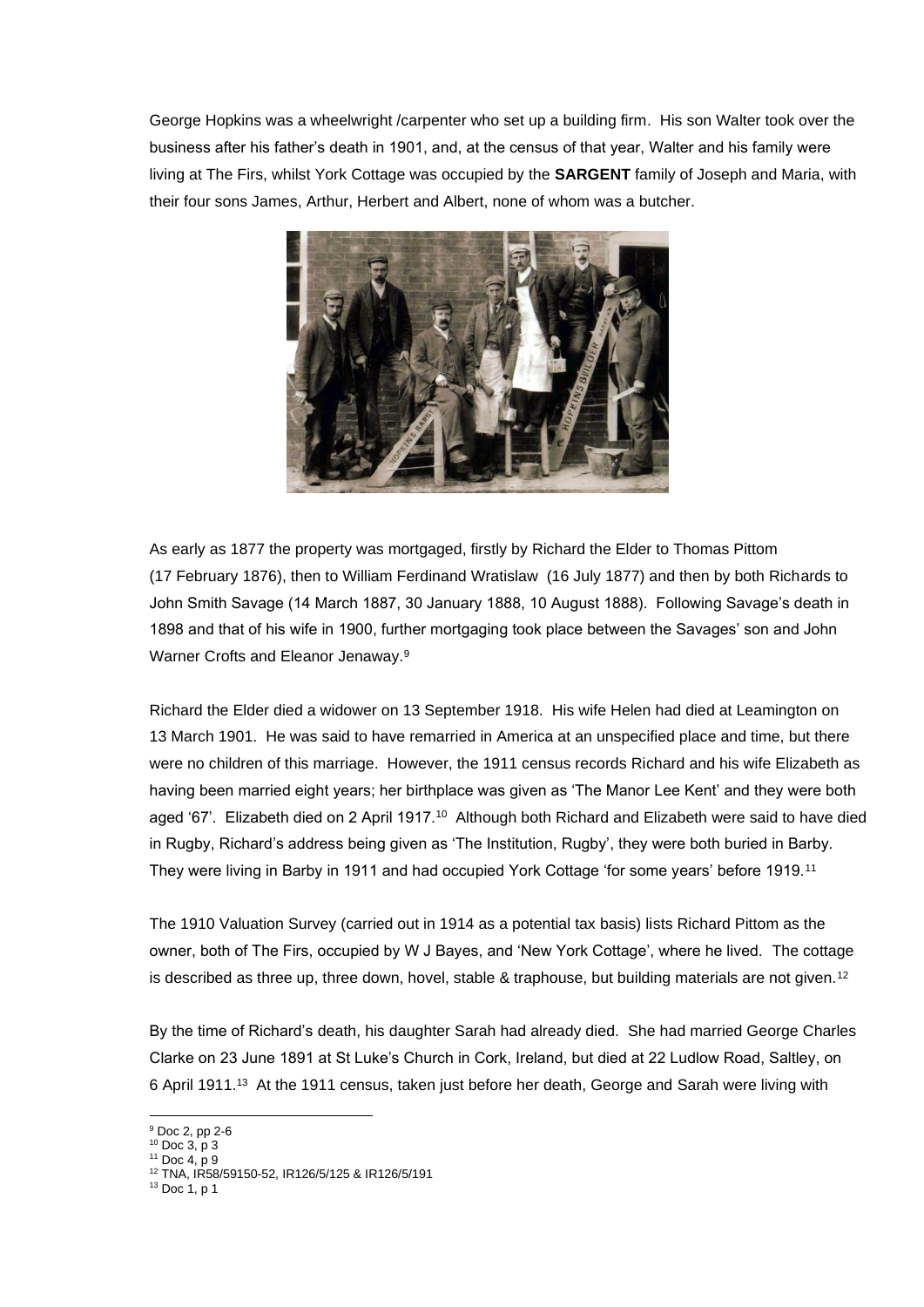three children (all under seven years of age); the older two had been born in India, the third in Hereford. George was a timekeeper, born in Saltley.

According to the terms of the will of 1869, in 1918 York Cottage, 'a freehold Cottage with garden and outhouses', was to be divided equally between Richard the Younger and Sarah. Sarah's estate was in the hands of Kate Collins, who was of Ladbrooke, New Street, Kenilworth when she was appointed the executor of Sarah's will made on 5 December 1902 in Mullingar, Ireland.<sup>14</sup>

At the time of the first mortgage to Savage, in 1887, Richard the Younger's occupation was given as a butcher of Leamington Priors. In 1904 he was a labourer of Southam, more specifically, in 1919, of Appendix Street, Southam.<sup>15</sup> He was listed at Appendix Street in 1901 as a 'stone quarryman', with his wife Emma and sons Richard, Thomas and Ernest. He died in Southam in 1948.

The property was still mortgaged when it was put up for sale in 1919, Richard Pittom sharing his half with Crofts (a farmer of Kilsby, still owed £550) and Frank Thompson (of Rugby solicitors Wratislaw &

Thompson, still owed £250). Kate Collins was then living at Abbeyfield, 44 Kenilworth Road, Leamington.<sup>16</sup>

R. Pillow.<br>John W. Crofts.<br>Rauk Morupow Hate Collin

The signatories to the 1919 conveyance

The 'cottage and premises with the garden in front and the yard and outbuildings (one of which was formerly a Butchers Shop) thereto at the rear with the appurtenances thereto belonging' was sold for £270 on 12 September to **SIDNEY THOMAS PITTOM**, Farmer & Grazier.<sup>17</sup>

Sidney Pittom was the son of William Pratt Pittom, another nephew of Richard Pittom (1798-1869). He lived in Westfield House, next door to York Cottage. He and his sisters had inherited Westfield House from their father, who had in turn inherited the site from Richard Pittom in 1869.<sup>18</sup> He was known as Sid Pittom.

Six days after purchasing the cottage, Sidney Pittom took out a 20-year mortgage for £240 at 5% with The Rugby Benefit Building Society, using the cottage and Crow Furlong (an 8-acre field on Elkington Lane) as security. The mortgage was redeemed on 29 October 1930.<sup>19</sup>

The following day, Sidney Pittom and his wife Selina took out a new 20-year mortgage with the same building society (of 2 Henry Street, Rugby). This was for £650 at 5½%, to be repaid at the rate of

<sup>&</sup>lt;sup>14</sup> Will of Richard Pittom; Doc 1, p 1

<sup>15</sup> Doc 2, p 2; Doc 2, p 7; Doc 3, p 1  $16$  Doc 4, p 1

<sup>17</sup> Doc 4, pp 8-9

<sup>&</sup>lt;sup>18</sup> Will of Richard Pittom

<sup>19</sup> Doc 5, pp 1-2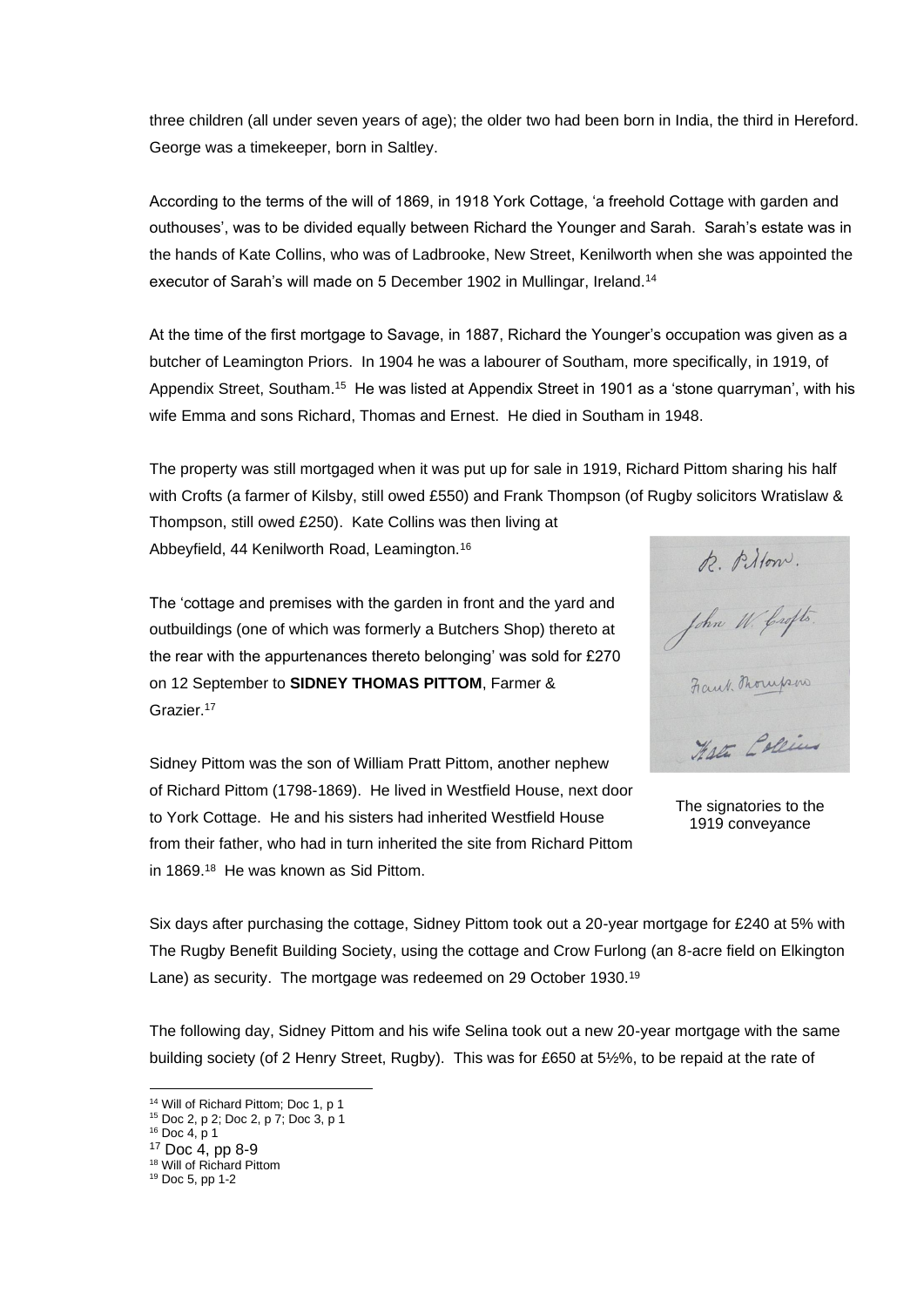£2 2s 3d each fortnight. It covered York Cottage, Crow Furlong, 16 acres on the Ridgway, and the grocer's shop on the corner of The Green (the precursor of the shop once known as the 'VG Shop').<sup>20</sup>

This second mortgage with the Rugby Society was redeemed on 18 July 1934, two days before the grocer's shop was sold to Thomas Walker, the tenant. On this day of sale, Sidney Pittom took out a new mortgage for the remaining property and land with Kitty Watkins, widow, of Seacroft Lodge, Drummond Road, Skegness for £420 at 4½%, to be repaid half-yearly. This mortgage with Kitty Watkins was redeemed on 15 October 1954 by **SIDNEY WILLIAM PITTOM**, son of Sidney Thomas, who had died in June, aged 77 years.<sup>21</sup>



Sid Pittom was a very active member of the Barby community. He was a churchwarden for 55 years and a long-standing Chairman of the Parish Council, surviving a major change of council personnel after the Second World War. At the time of his death, he was living in Northfield House, Barby, where his wife had died in 1939.

Left: SID PITTOM as a member of Barby's 1937 Coronation **Committee** 

York Cottage had been let during his ownership. The tenant at the time of the 1930 mortgage was **GEORGE BATCHELOR.**<sup>22</sup> It was still occupied by the Batchelor family until the 1950s, with Mrs M G Batchelor being the tenant when the house was sold in 1955.<sup>23</sup> The Batchelor family moved to one of the new council houses on Daventry Road.

> Right: NORAH BATCHELOR with DOROTHY BULLEN, an evacuee from London, in the garden of York Cottage, c1941



Sidney William Pittom was a farmer, living at Foxley Lodge, Towcester. He was the eldest of the three sons of Sidney and Selina. He sold the property to **HERBERT WILLIAM HENSON** of Crown House,

<sup>20</sup> Doc 7, pp 4-5

<sup>21</sup> Doc 7; Doc 9, pp 1-4

 $22$  Doc 7, p 4

<sup>23</sup> Doc 12, p 2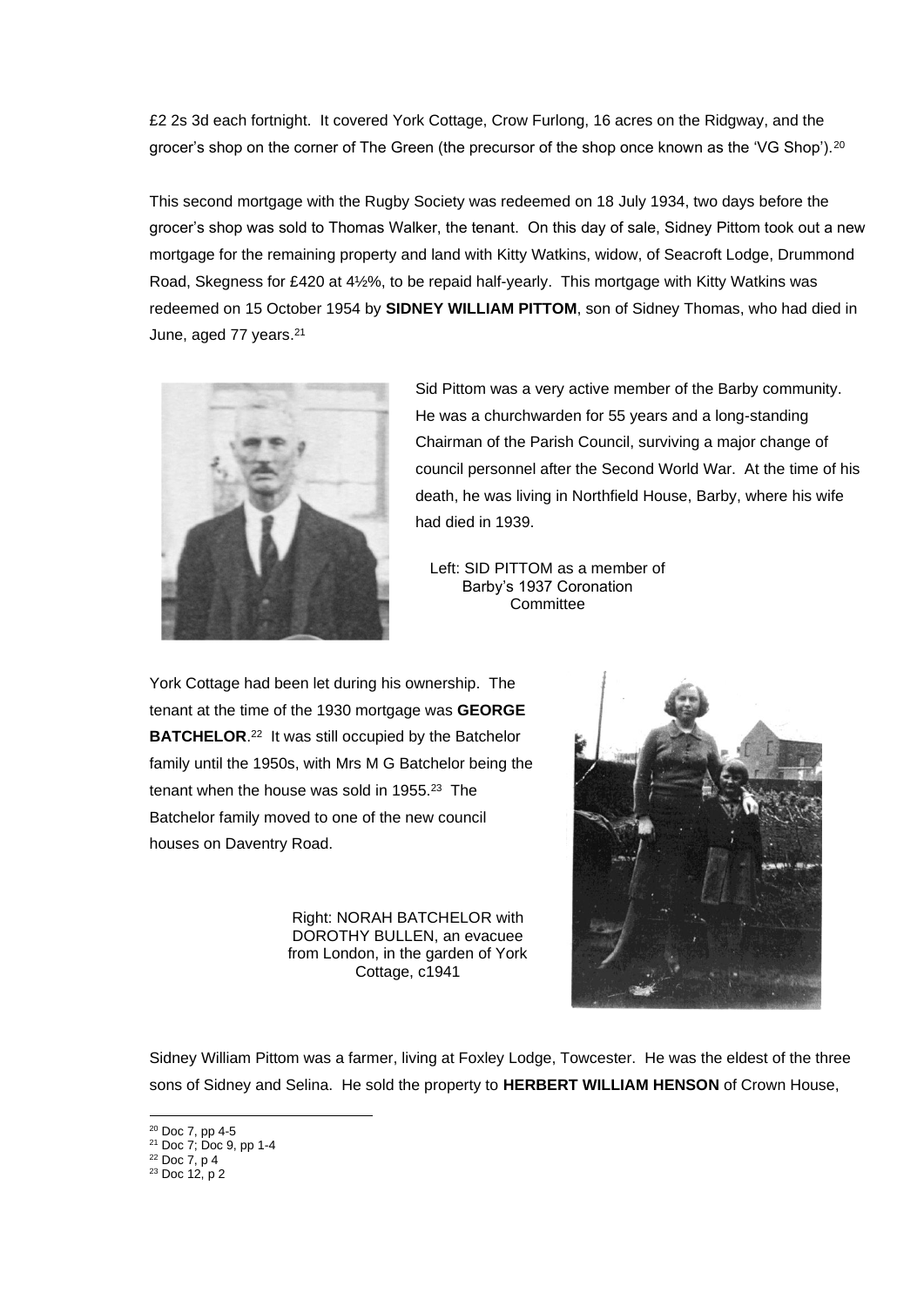Barby, for £400 on 31 January 1955. The cottage's address was now 3 Rugby Road.<sup>24</sup> In the same year, Westfield House was sold to Herbert's brother William of Nortoft Lodge Farm.

At his death, on 24 November 1976, Herbert Henson was living in York Cottage, looked after by his daughter **GRACE GERTRUDE**, who shared the inheritance with her brother **HERBERT ARTHUR**, of 33 Kilsby Road.<sup>25</sup>



HERBERT (left) and GRACE (right) in 1939 Below: GRACE as May Queen





On 10 October 1977, Grace and Herbert sold the property to **ELSIE EMILY FRANKTON**, who lived next door at Fir Tree House. The purchase price was £10500.<sup>26</sup>

Elsie ran the village post office at Fir Tree House, whilst her husband, Bob, ran the garage and petrol station. Their son-in-law Chris Lupton worked in the garage, running the MOT business. Bob also traded in antiques, with a special interest in long-case clocks. The antiques were stored in the old village post office, which Bob bought from Bernard Nangle. After purchasing York Cottage, Bob used *that* as an antique store.

In 1988, Bob Frankton sold Fir Tree House to Kevin and Gillian Thomas.<sup>27</sup> He and Elsie moved into York Cottage and began making alterations, incorporating a lean-to at the back into the main body of the house. He had already moved the gateway on to the main road, covered over the well outside the front door, and made alterations to the common boundary of the two properties that he and his wife owned.

- <sup>24</sup> Doc 12, p 1
- <sup>25</sup> Doc 13, p 1
- $26$  Doc 14, p 1

<sup>27</sup> Doc 16, p 1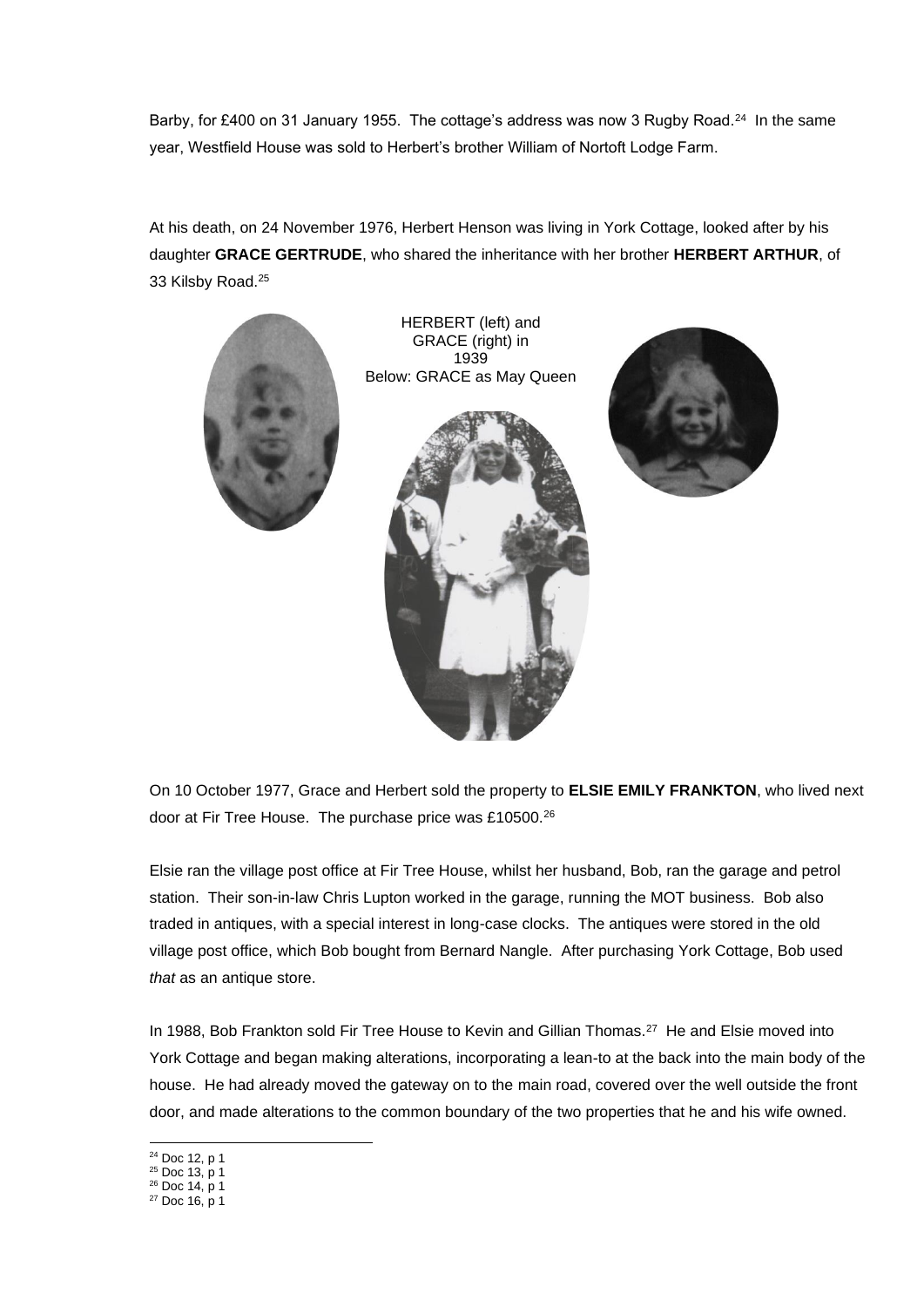Elsie had purchased York Cottage 'with the right … of foot barrow, and cart away with or without horses and carts over and along the roadway on the South side of the adjoining hereditaments on the North side … for the joint use of the respective owners and occupiers for the time being …for the purpose of access … as the same is now used and enjoyed … and also of drainage by any sewer or drain laid under the said roadway and across any other portion of the said adjoining hereditaments on the North'.<sup>28</sup>

When the Thomases purchased Fir Tree House, they were obliged to give Bob Frankton 'the right to enter upon the property … upon giving seven clear days prior notice in writing (except in the case of emergency) for the purpose of carrying out maintenance work … doing as little damage as possible and restoring the property ... as soon as possible'.<sup>29</sup> Bob had repositioned the common boundary to remove the necessity for access by foot barrow over the common driveway and had widened York Cottage's access from the main road to accommodate cars on the premises.

In 1990, Elsie took out a mortgage on York Cottage with the Woolwich Building Society for £58000. The guarantor was her son Terry, who was an accountant and had moved to Kenilworth.<sup>30</sup> In 1991, she transferred the ownership to herself and her husband **ROBERT JOHN FRANKTON**, by a deed of gift.<sup>31</sup>

Elsie and Bob sold the Cottage on 5 August 1994 and moved to Leamington. The new owners were **DEAN FRAZER WARD and TARA LOUISE WARD, from Wolston, who paid £68000.<sup>32</sup> About five** years later, the Wards moved to Paris with their young daughter Chloe.



Above: John Maillard in New Zealand

<sup>28</sup> Doc 4, p 9

<sup>29</sup> Doc 16, p 2 <sup>30</sup> Doc 19, p 2

 $31$  Doc 20, p 1

<sup>32</sup> Doc 22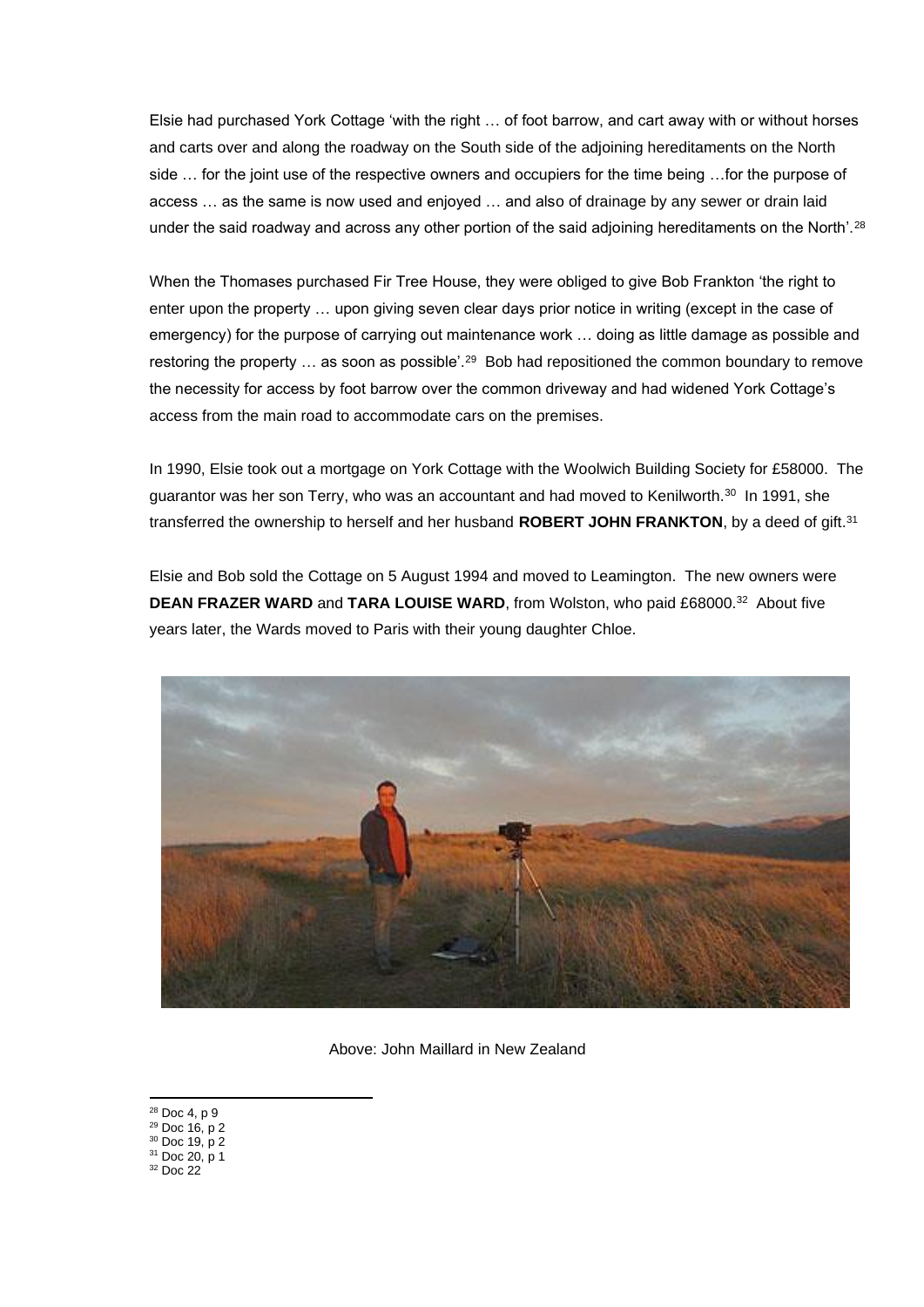The Wards were followed by **ANNIE** and **JOHN MAILLARD**, who had previously lived in Long Buckby before moving into York Cottage. Annie created a magnificent courtyard garden and they incorporated more outbuildings into the main house, before moving with their daughter Esme to New Zealand in 2002. They have increased their family and settled in Christchurch, where Annie is a psychologist, whilst John continues as a photographer.

The house was sold to **LESLIE** and **DAVID BLEZARD**, who moved in with their daughter Bianca in 2002. They stayed until 2018, when **PAM** and **JOHN KEARSLEY** became the new owners.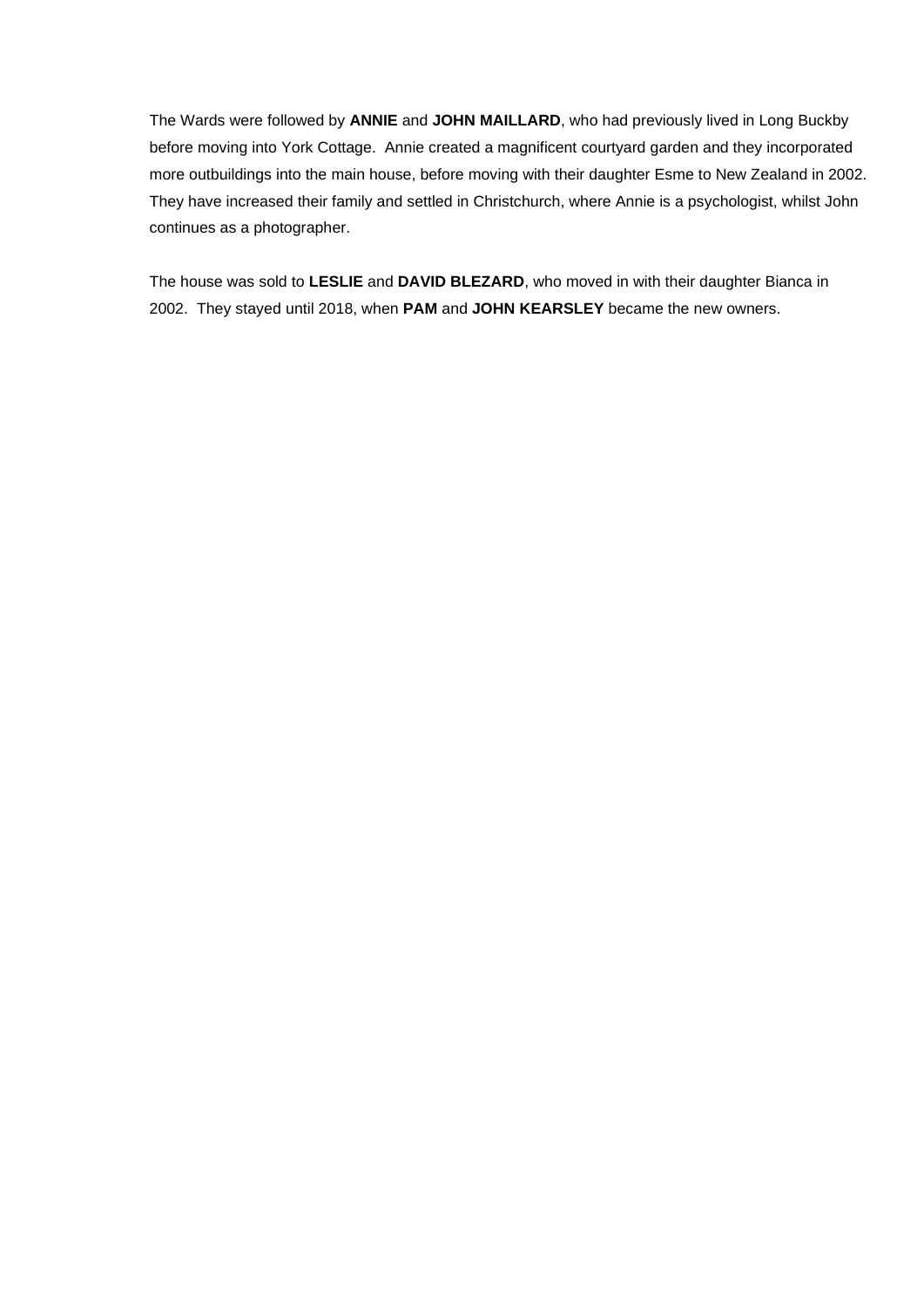# **APPENDIX: YORK COTTAGE DEEDS**

The deeds of York Cottage have been collected into 21 numbered sets of documents, together with one unnumbered document. The numbers range from 1 to 27, with 8, 17, 18, 23, 24 and 25 missing. They have been numbered in chronological order.

# **DOCUMENT 1**

1918 Abstract of Title of MISS KATE COLLINS, personal rep of the late SARAH HELEN CLARKE, to one moiety of freehold cottage with garden & outhouses ie York Cottage

# **DOCUMENT 2**

1919 Abstract of Title of MR RICHARD PITTOM (formerly the Younger) to one moiety of hereditaments inc York Cottage

### **DOCUMENT 3**

1919 Supplemental Abstract of Title to hereditaments & premises belonging to children of the late MR RICHARD PITTOM dec, inc York Cottage

### **DOCUMENT 4**

1919 Conveyance of York Cottage from MR RICHARD PITTOM & Others to MR S T PITTOM

### **DOCUMENT 5**

1919 Mortgage of York Cottage & hereditaments inc Crow Furlong, from MR SIDNEY T PITTOM to THE RUGBY BENEFIT BUILDING SOCIETY; redemption of same in 1930

### **DOCUMENT 6**

1930, 1934, 1954 Land Charges Searches obo STP, STP,?.

### **DOCUMENT 7**

1930 Mortgage of 2 messuages, a shop & land, from MR S T PITTOM & SELINA PITTOM to THE RUGBY BENEFIT BUILDING SOCIETY; redemption of same in 1934

#### **DOCUMENT 9**

1934 Mortgage of York Cottage & land, from MR S T PITTOM to MRS K WATKINS; redemption of same in 1954

# **DOCUMENT 10**

1955 Abstract of Title of SIDNEY THOMAS PITTOM dec to York Cottage

# **DOCUMENT 11**

1955 Land Charges Search obo STP dec & SWP

#### **DOCUMENT 12**

1955 Conveyance of York Cottage from personal reps of S T PITTOM dec to MR H W HENSON

#### **DOCUMENT 13**

1977 Abstract of Title of the personal reps of HERBERT WILLIAM HENSON to York Cottage, 3 Rugby Road

#### **DOCUMENT 14**

1977 Conveyance of York Cottage from personal reps of H W HENSON dec to MRS E E FRANKTON

# **DOCUMENT 15**

1977 Land Charges Search obo HWH, HAH, GGH

# **DOCUMENT 16**

1988 Conveyance of Fir Tree House from ROBERT JOHN FRANKTON to KEVIN GRAHAM THOMAS & GILLIAN THOMAS, 2 copies